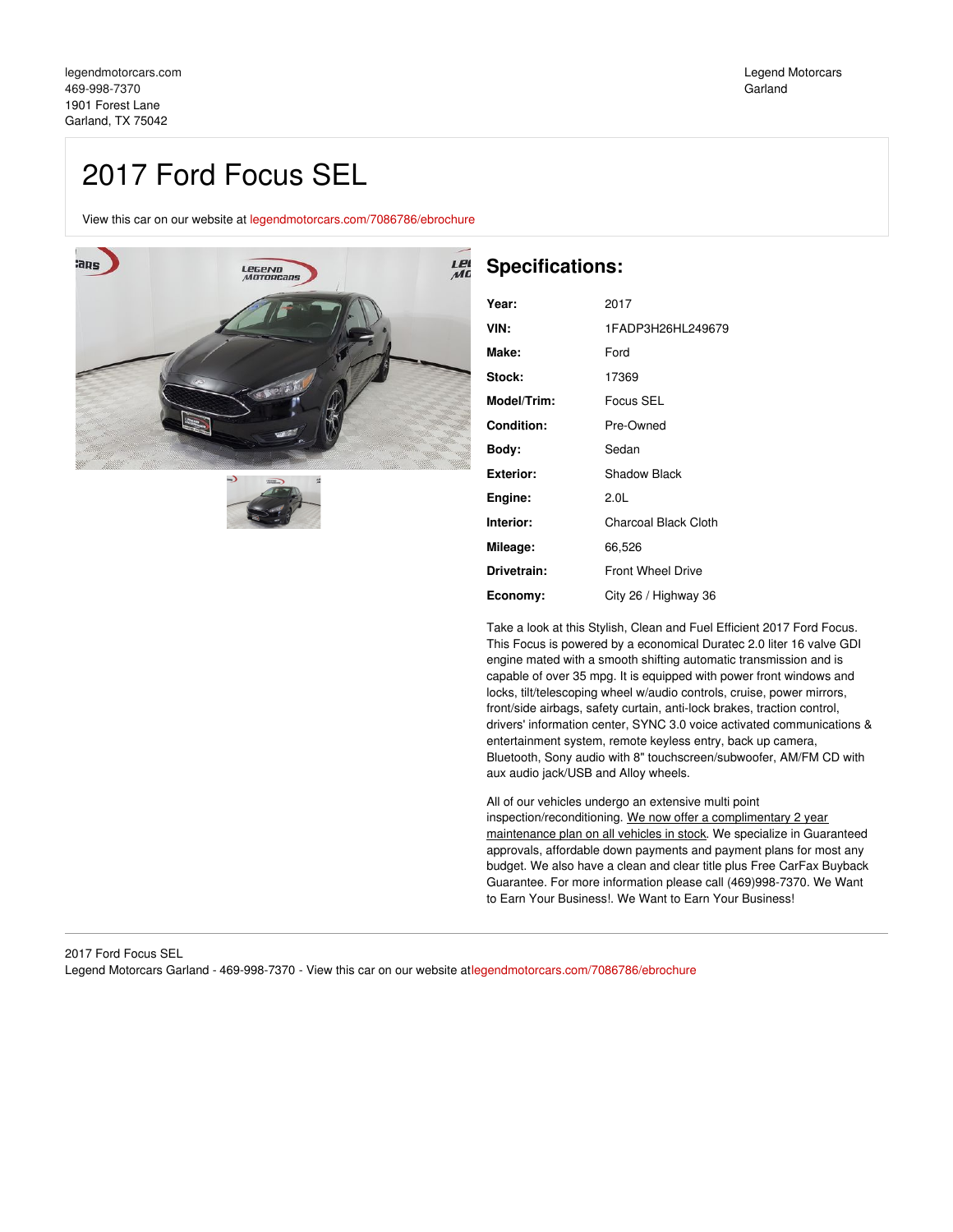

#### 2017 Ford Focus SEL

Legend Motorcars Garland - 469-998-7370 - View this car on our website a[tlegendmotorcars.com/7086786/ebrochure](https://legendmotorcars.com/vehicle/7086786/2017-ford-focus-sel-garland-tx-75042/7086786/ebrochure)

# **Installed Options**

### **Interior**

- 2 12V DC Power Outlets- 2 Seatback Storage Pockets- 4-Way Passenger Seat
- 6-Way Driver Seat
- 60-40 Folding Bench Front Facing Fold Forward Seatback Cloth Rear Seat Air Filtration
- Analog Appearance- Cargo Area Concealed Storage- Cargo Space Lights
- Carpet Floor Trim and Carpet Trunk Lid/Rear Cargo Door Trim Cloth Door Trim Insert
- Cloth Front Bucket Seats -inc: 6-way manual driver (up/down, fore/aft, recline), 4-way manual passenger (fore/aft, recline) and removable adjustable head restraints (4-way)
- Compass- Cruise Control w/Steering Wheel Controls- Day-Night Rearview Mirror
- Delayed Accessory Power
- Driver And Passenger Visor Vanity Mirrors w/Driver And Passenger Illumination
- Driver Foot Rest- Dual Zone Front Automatic Air Conditioning
- FOB Controls -inc: Cargo Access- Fade-To-Off Interior Lighting- Front Center Armrest
- Front Map Lights- Full Carpet Floor Covering -inc: Carpet Front And Rear Floor Mats
- Full Cloth Headliner
- Full Floor Console w/Covered Storage, Mini Overhead Console w/Storage and 2 12V DC Power Outlets
- Gauges -inc: Speedometer, Odometer, Engine Coolant Temp, Tachometer, Trip Odometer and Trip Computer
- Glove Box- HVAC -inc: Underseat Ducts- Illuminated Front Cupholder
- Instrument Panel Bin, Driver / Passenger And Rear Door Bins
- Interior Trim -inc: Chrome Interior Accents Manual Tilt/Telescoping Steering Column
- Manual w/Tilt Front Head Restraints and Manual Adjustable Rear Head Restraints
- Outside Temp Gauge- Perimeter Alarm
- Power 1st Row Windows w/Driver 1-Touch Down Power Door Locks w/Autolock Feature
- Power Rear Windows- Rear Cupholder
- Remote Keyless Entry w/Integrated Key Transmitter, Illuminated Entry and Panic Button
- SYNC 3 Communications & Entertainment System -inc: enhanced voice recognition, 8" LCD capacitive touchscreen in center stack w/swipe capability, AppLink, 911 Assist, Apple CarPlay, Android Auto, 2 smart charging USB ports, Bluetooth and steering wheel controls - Seats w/Cloth Back Material- Securilock Anti-Theft Ignition (pats) Engine Immobilizer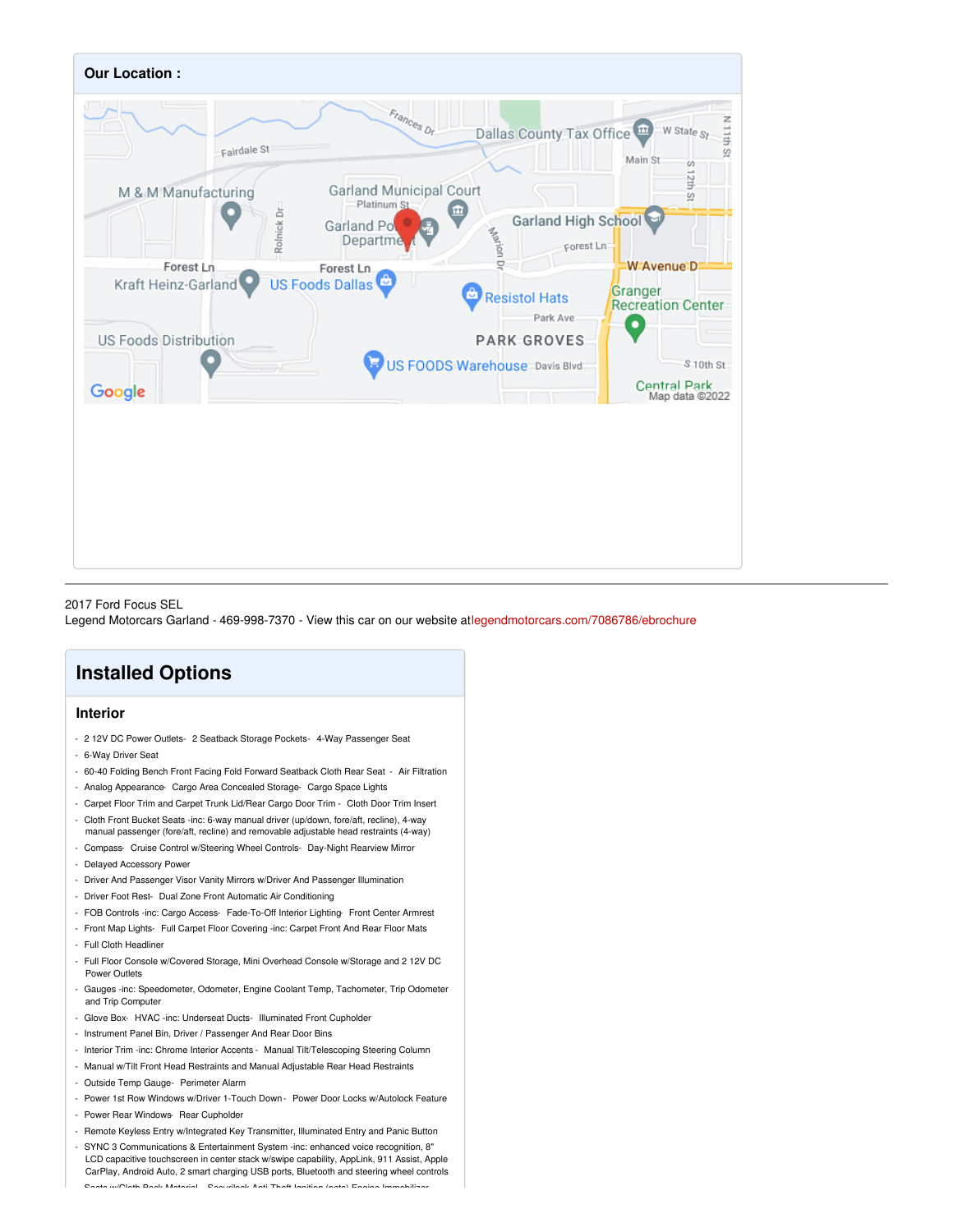- Seats w/Cloth Back Material- Securilock Anti-Theft Ignition (pats) Engine Immobilizer
- Systems Monitor- Trip Computer- Urethane Gear Shifter Material

#### **Exterior**

- Wheels: 17" Machined-Aluminum -inc: black painted pockets- Variable Intermittent Wipers
- Trunk Rear Cargo Access- Tires: P215/50R17- Steel Spare Wheel- Light Tinted Glass
- Fully Galvanized Steel Panels- Front Fog Lamps- Fixed Rear Window w/Defroster
- Express Open/Close Sliding And Tilting Glass 1st Row Sunroof w/Sunshade - Compact Spare Tire Mounted Inside Under Cargo- Clearcoat Paint
- Body-Colored Rear Bumper
- Body-Colored Power Side Mirrors w/Convex Spotter, Manual Folding and Turn Signal Indicator
- Body-Colored Front Bumper- Body-Colored Door Handles
- Black Side Windows Trim and Black Front Windshield Trim
- Black Grille w/Chrome Accents
- Auto On/Off Aero-Composite Halogen Daytime Running Headlamps w/Delay-Off

#### **Safety**

- 2 12V DC Power Outlets- 2 Seatback Storage Pockets- 4-Way Passenger Seat
- 6-Way Driver Seat
- 60-40 Folding Bench Front Facing Fold Forward Seatback Cloth Rear Seat Air Filtration
- Analog Appearance- Cargo Area Concealed Storage- Cargo Space Lights
- Carpet Floor Trim and Carpet Trunk Lid/Rear Cargo Door Trim Cloth Door Trim Insert
- Cloth Front Bucket Seats -inc: 6-way manual driver (up/down, fore/aft, recline), 4-way manual passenger (fore/aft, recline) and removable adjustable head restraints (4-way)
- Compass- Cruise Control w/Steering Wheel Controls- Day-Night Rearview Mirror
- Delayed Accessory Power
- Driver And Passenger Visor Vanity Mirrors w/Driver And Passenger Illumination
- Driver Foot Rest- Dual Zone Front Automatic Air Conditioning
- FOB Controls -inc: Cargo Access- Fade-To-Off Interior Lighting- Front Center Armrest
- Front Map Lights- Full Carpet Floor Covering -inc: Carpet Front And Rear Floor Mats
- Full Cloth Headliner
- Full Floor Console w/Covered Storage, Mini Overhead Console w/Storage and 2 12V DC Power Outlets
- Gauges -inc: Speedometer, Odometer, Engine Coolant Temp, Tachometer, Trip Odometer and Trip Computer
- Glove Box- HVAC -inc: Underseat Ducts- Illuminated Front Cupholder
- Instrument Panel Bin, Driver / Passenger And Rear Door Bins
- Interior Trim -inc: Chrome Interior Accents Manual Tilt/Telescoping Steering Column
- Manual w/Tilt Front Head Restraints and Manual Adjustable Rear Head Restraints
- Outside Temp Gauge- Perimeter Alarm
- Power 1st Row Windows w/Driver 1-Touch Down Power Door Locks w/Autolock Feature
- Power Rear Windows- Rear Cupholder
- Remote Keyless Entry w/Integrated Key Transmitter, Illuminated Entry and Panic Button
- SYNC 3 Communications & Entertainment System -inc: enhanced voice recognition, 8" LCD capacitive touchscreen in center stack w/swipe capability, AppLink, 911 Assist, Apple CarPlay, Android Auto, 2 smart charging USB ports, Bluetooth and steering wheel controls - Seats w/Cloth Back Material- Securilock Anti-Theft Ignition (pats) Engine Immobilizer
- Systems Monitor- Trip Computer- Urethane Gear Shifter Material

#### **Mechanical**

- 12.4 Gal. Fuel Tank- 3.85 Axle Ratio
- 4-Wheel Disc Brakes w/4-Wheel ABS, Front Vented Discs, Brake Assist, Hill Hold Control and Electric Parking Brake
- 590CCA Maintenance-Free Battery w/Run Down Protection
- Brake Actuated Limited Slip Differential Electric Power-Assist Steering
- Engine: 2.0L I-4 GDI Ti-VCT Flex Fuel- Front And Rear Anti-Roll Bars- Front-Wheel Drive
- Gas-Pressurized Shock Absorbers- Short And Long Arm Rear Suspension w/Coil Springs
- Single Stainless Steel Exhaust- Strut Front Suspension w/Coil Springs
- Transmission: 6-Speed PowerShift Automatic -inc: SelectShift w/thumb switch on gear shifter

## **Option Packages**

## **Factory Installed Packages**

-

ENGINE: 2.0L I-4 GDI TI-VCT FLEX FUEL